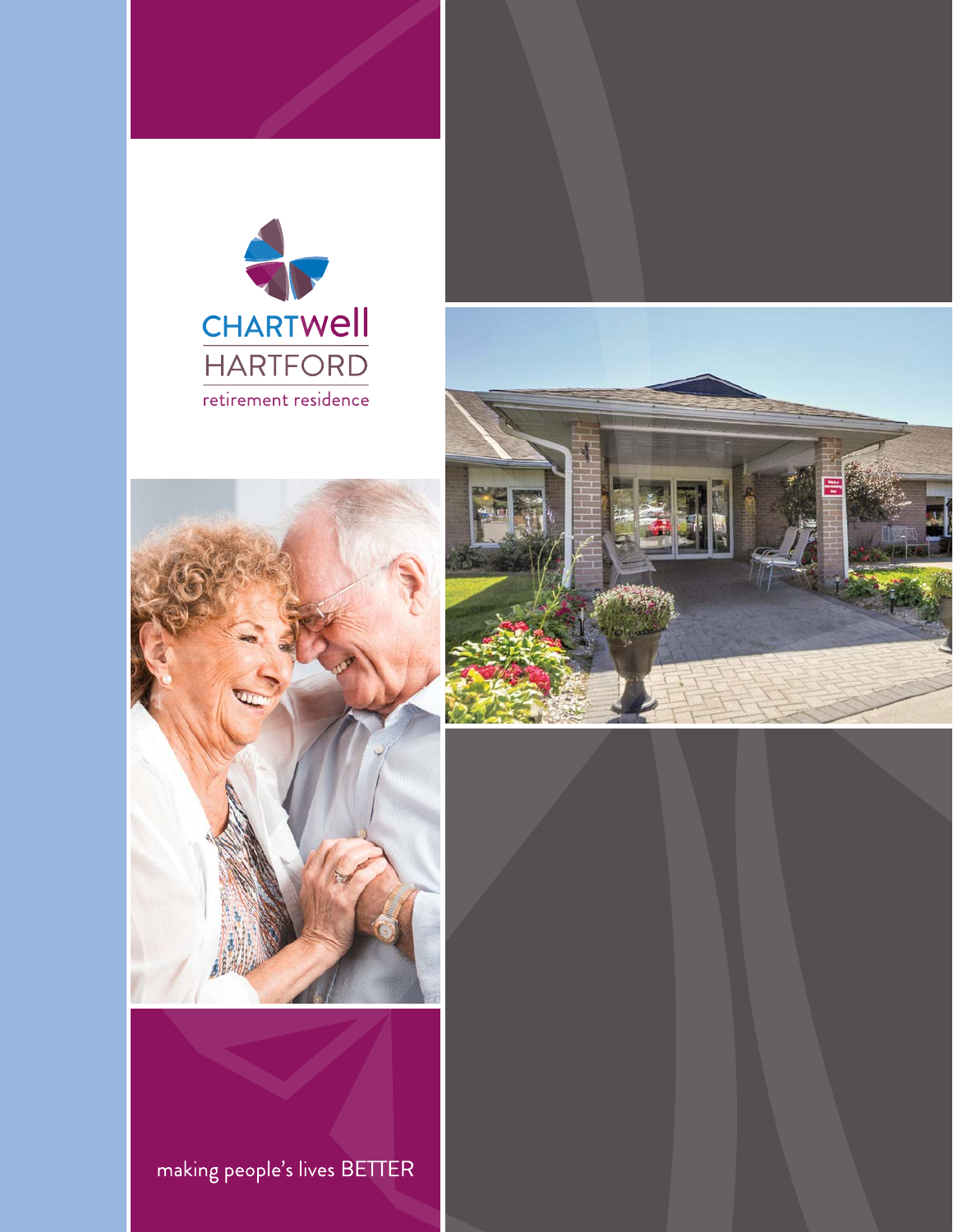# In the heart of Morrisburg, enjoy **a worry-free retirement lifestyle** in a village-like setting.



#### PART OF OUR LOCAL COMMUNITY SINCE 1988

our feeling of small-town friendliness. Chartwell Hartford Retirement Residence is tucked into the heart of Morrisburg, approximately a half hour west of Cornwall. Our traditional retirement community is as warm and welcoming as the village itself, with residents and staff perpetuating

Our quaint residential neighbourhood with mature trees is conveniently located nearby a number of local amenities, including restaurants, liquor

stores, coffee shops, retail shopping and places of worship—many within close walking distance. Here, you can enjoy the best of both worlds, as we're also down the street from pretty green space, including Morrisburg Waterfront Park, Morrisburg Beach and Public Dock, South Dundas Dog Park and Morrisburg Golf Club—all along the shores of the St. Lawrence River.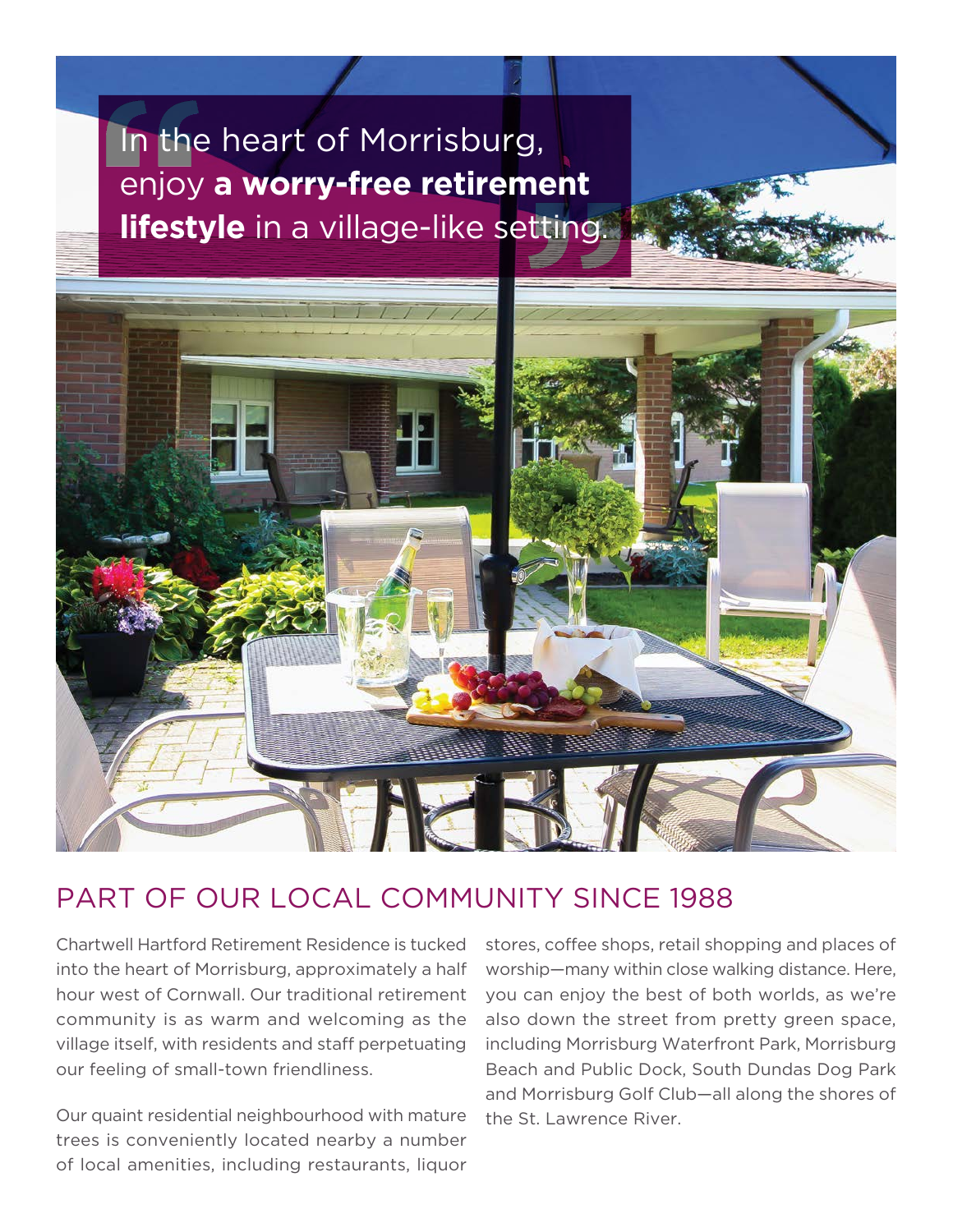### OUR UNIQUE LIFESTYLE

The lifestyle at Chartwell Hartford is ideal for independent seniors, as well as those who may need additional support with aspects of daily life. We offer a host of convenient and valuable independent supportive living services that make life comfortable and worryfree, empowering you to spend your time and energy on the people and pursuits most important to you in your retirement years. Examples of independent supportive living services you may consider taking advantage of include medication management, assistance with your morning or evening routine, and much more. You'll find our dedicated, long-standing staff are here to make your life better and get to know you well so they can better support your health, happiness and peace of mind.

We offer studio and one-bedroom suites and a selection of on-site amenities that act as an extension of your personal space, including an open-concept dining room, activity room, bistro and outdoor space.

Explore our Living at Chartwell brochure to learn more about dining, lifestyle activities and personalized care services.









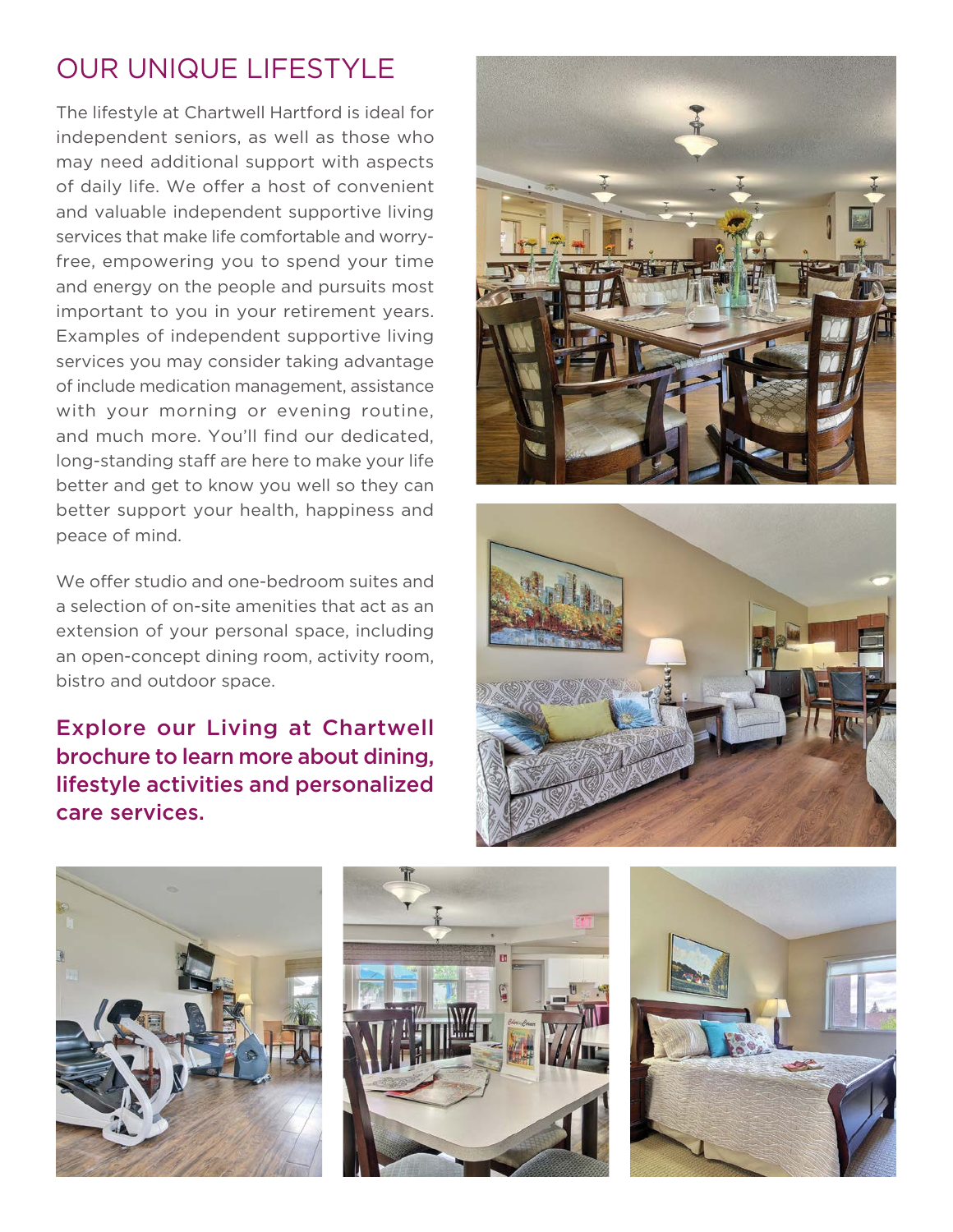#### FACTS & FEATURES



## IN THE NEIGHBOURHOOD • Shopping **Medical clinics Banks**  Parks Dentists Post offices **Royal Canadian Legion** Theatres **ACTIVITIES** Live entertainment **Exercise Exercise Exercise Fiano LiveNow programs Piano Programs** DINING SERVICES À la carte menu Open-seating dining Flexible dining times • Meals for guests\* The Catering\* The Cater of The Family dinner CARE SERVICES • Medication supervision/ • Pharmacy • Lab services\* administration\* Blood pressure clinic\* Chief Chief Pon-call Nurse • Assistance with activities Physiotherapy\* Care Assist Program of daily living\* AMENITIES • Dining room **CONF CONFERGITE:** Private dining room **Bistro/cafe** • Activity room **Fitness room Fitness room FIV room** Library **Laurance Community** Lounge **Community** Cutdoor greenspace